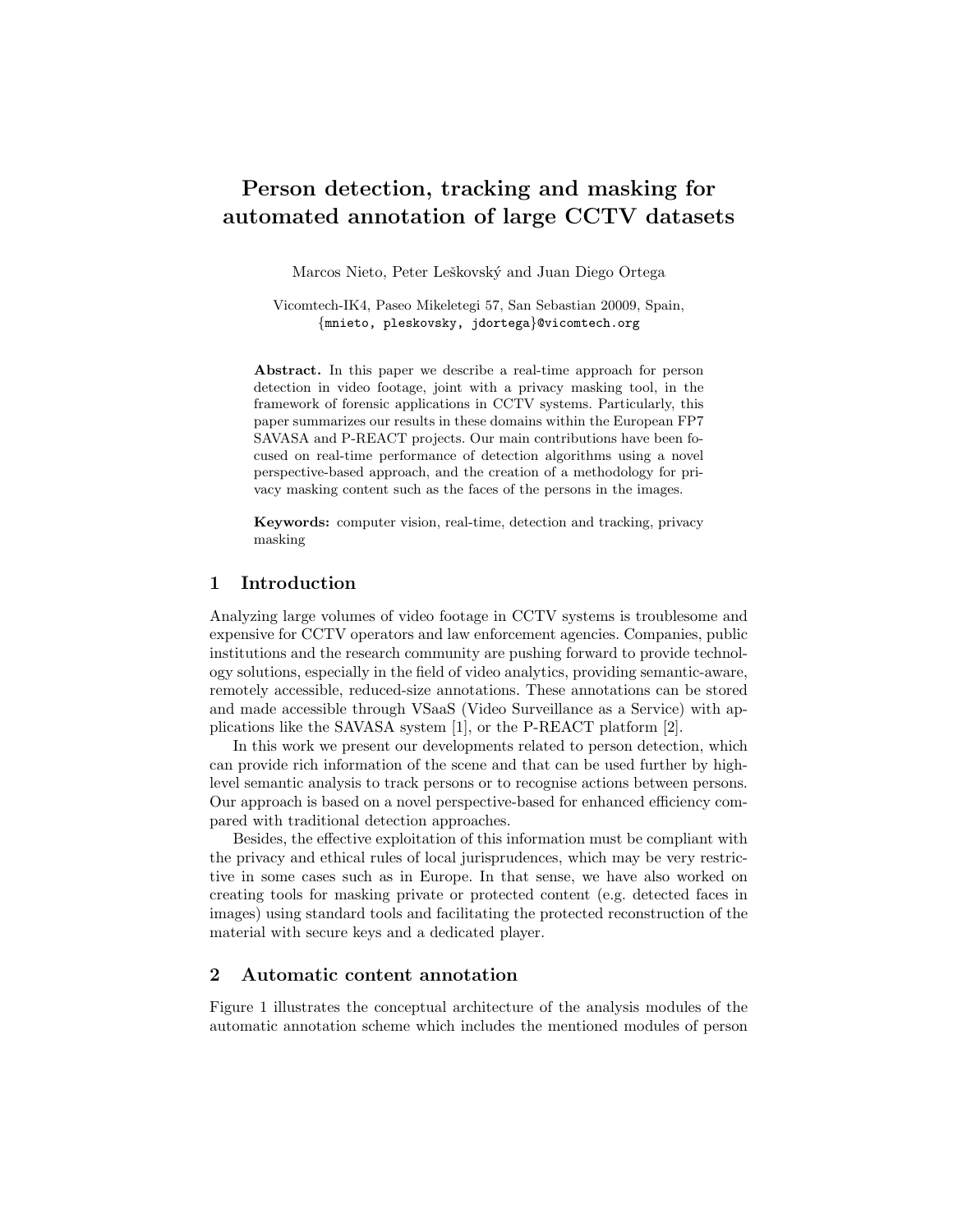detection, tracking and privacy masking. Basically, this architecture shows the integration layers that can be used to connect to any CCTV system, using the proprietary SDKs of the NVR providers or standard interfaces like ONVIF. After a transcoding stage, the platform launches the person detection and tracking module, and additional feature extraction methods for high-level video analytics (more details can be found in [3]).

The detected persons are described in XML files that can then be used to build protected video files, using cryptographic methods and adding watermarking for providing digital evidence services.



Fig. 1. Block diagram of the video analytic modules of the automatic annotation scheme.

#### 3 Person detection

Using a default person model, we generate a grid of positions of parallelepipeds in the 3D world lying on a dominant plane, separated by defined steps (in metric units) [4]. The projection of the volumes defined this way provides the set of rectangles candidates to contain persons in the scene. The great advantage of this approach is that the hypotheses are all potentially correct compared to multiscale approaches, where there are a number of hypotheses whose sizes do not fit with their positions in the dominant plane. Hence the number of candidates is greatly reduced, and there is no more need to filter out absurd hypotheses (with respect to perspective) as it happens when using traditional scanning window approaches [5].

This grid-based approach can be used with any detector scheme (e.g. classifiers, foreground detection, etc) that provides a weighted output between 0 and 1. In our work, we have used two types of detectors: background subtraction and appearance-based detectors. The former are helpful to detect moving objects; the latter enhances the reliability of the system searching patterns of head-andshoulder and full-body shapes. Analogously, when the perspective of the scene give a close view of the persons, it is possible to use face detection methods.

When densely sampling an image, several candidates partially represent each person. In Fig. 2 (right), the top view of the projected grid with the associated detection values, represented by the radius of each red circle at each cell position,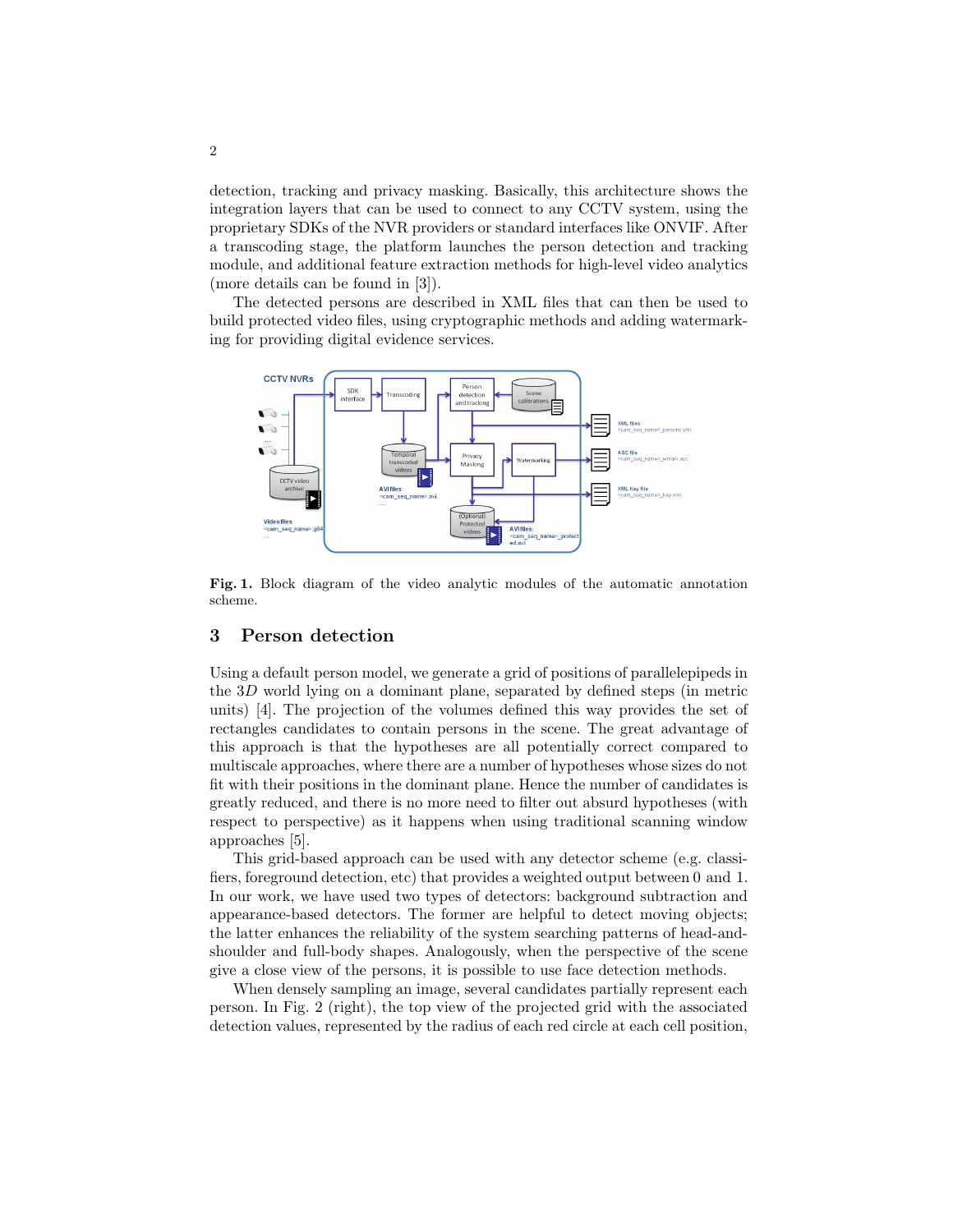

Fig. 2. Detection of 3D persons using the perspective grid (left) and an example top view of the grid (right).

is shown. Given this detection map, we obtain a refined map by removing noise and detections corresponding to figures larger or smaller than the person model. We do this by deconvolution of the map with a kernel corresponding to pixel occupancy of our person model at each grid cell.

The 3D detections are then mapped back to the image and a tracking stage associates them to existing tracks, which are then updated using the new position and size of the detections using a Kalman filter to smooth the trajectories.

The main achievement using the proposed perspective-grid detection approach is the reduction of the number of candidate regions in the images to be evaluated by the detector, along with the possibility to combine this methodology with any existing detector. To measure this feature, we have compared the use of the perspective-grid (PG) approach with a brute-force multiscale scanning window (BF-MSW) and a fine-tuned multiscale scanning window (FT-MSW) [4] in three different scenes with low, medium and far perspectives, respectively.

| Sequence                               |       |            | BF-MSW FT-MSW PG PG improvement (%) |
|----------------------------------------|-------|------------|-------------------------------------|
| $(a)$ TRECVID Cam1 [6]                 | 27998 | 3051 2344  | 14.76                               |
| $\vert$ (b) UT-Interaction Dataset [7] | 21105 | 2603 390   | 85,01                               |
| $\vert$ (c) IKUSI Cam3                 | 27895 | 21588 8744 | 59.49                               |

Table 1. Comparison of the number of candidates generated by the multiscale methods and the proposed perspective-grid (PG) method.

The fourth column of Table 1 shows the improvement of the proposed method over the results of the FT-MSW that also uses the perspective information of the scene to select the best parameters of the scanning window method. The datasets used correspond to a close view (a), an intermediate view (b) and a distant view of a parking area (c) scenes.

#### 4 Privacy masking

After personal or other privacy information (e.g. faces, license plates) is detected, we apply reversible occlusion of the corresponding regions in the video. We first